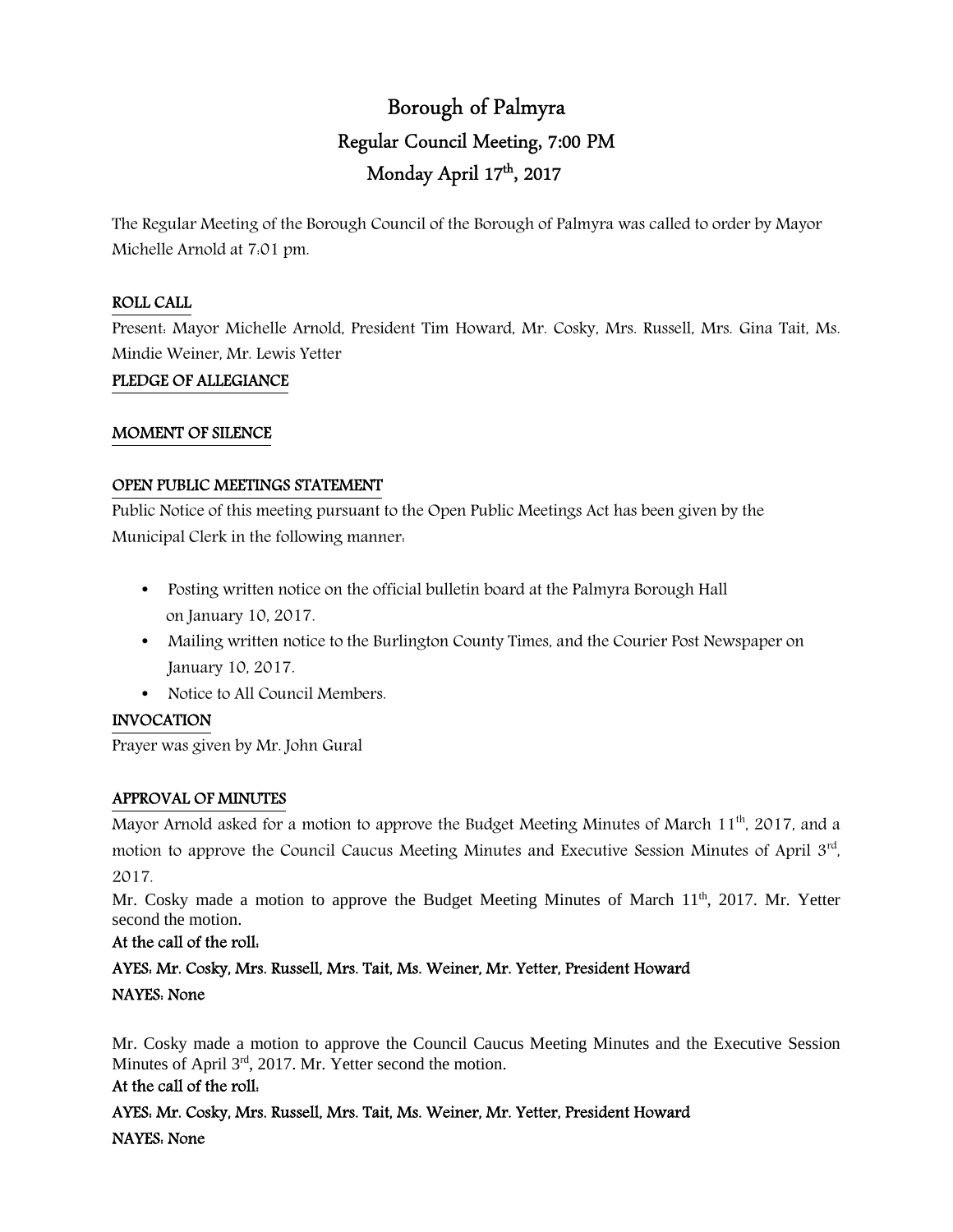#### **CORRESPONDENCE**

Mayor Arnold acknowledged letters received from Mrs. Falcone and Mrs. Michael's fourth grade class regarding the Charles Street School Tea. Mayor Arnold also acknowledged thank you notes received from Josephine, Leena, Alexis, Jazzmine and Riayn of Charles Street School.

Mayor Arnold also accepted Sgt. Joseph Osinski's letter indicating he will be retiring from his position as First Sergeant of Palmyra Police Department on May 31<sup>st</sup>, 2017.

#### PUBLIC PORTION

This public portion is for discussion on professional updates, resolutions and ordinances listed on the agenda. Please sign in at the podium, state your name and address for the record. Council will give all comments appropriate consideration. Each citizen will be allotted up to five (5) minutes to speak, in order to allow everyone an opportunity to ask questions and express their opinions or concerns. Please direct all comments to the Mayor. Each citizen may only speak once during each public portion.

Mrs. Tait made a motion to open the public portion, President Howard second the motion.

## At the call of the roll: All voted in favor of the motion

No one from the public wishing to be heard, Mrs. Russell made a motion to close the public portion. Mrs. Tait second the motion.

## At the call of the roll: All voted in favor of the motion

## ORDINANCE ON FIRST READING (public hearing May 15<sup>th</sup>, 2017 at 7:00 pm)

Ordinance 2017-4, An Ordinance Of The Borough Of Palmyra To Provide for and Determine the Rates and Ranges of Compensation of Each Employee and Officer of the Borough of Palmyra For Years 2017 and 2018. This Ordinance expires December  $31<sup>st</sup>$ , 2018 unless otherwise amended.

Mr. Gural explained this ordinance is a requirement of the State of New Jersey, which requires the municipality to list ranges of compensation for every employee listed in the Borough of Palmyra, additionally the auditor uses this ordinance to ensure employees are not being paid more or less than what they should be.

A motion was made by Mrs. Russell to approve Ordinance 2017-4 as read. Mr. Cosky second the motion.

At the call of the roll, the vote was: AYES: Mr. Cosky, Mrs. Russell, Mrs. Tait, Ms. Weiner, Mr. Yetter, President Howard NAYES: None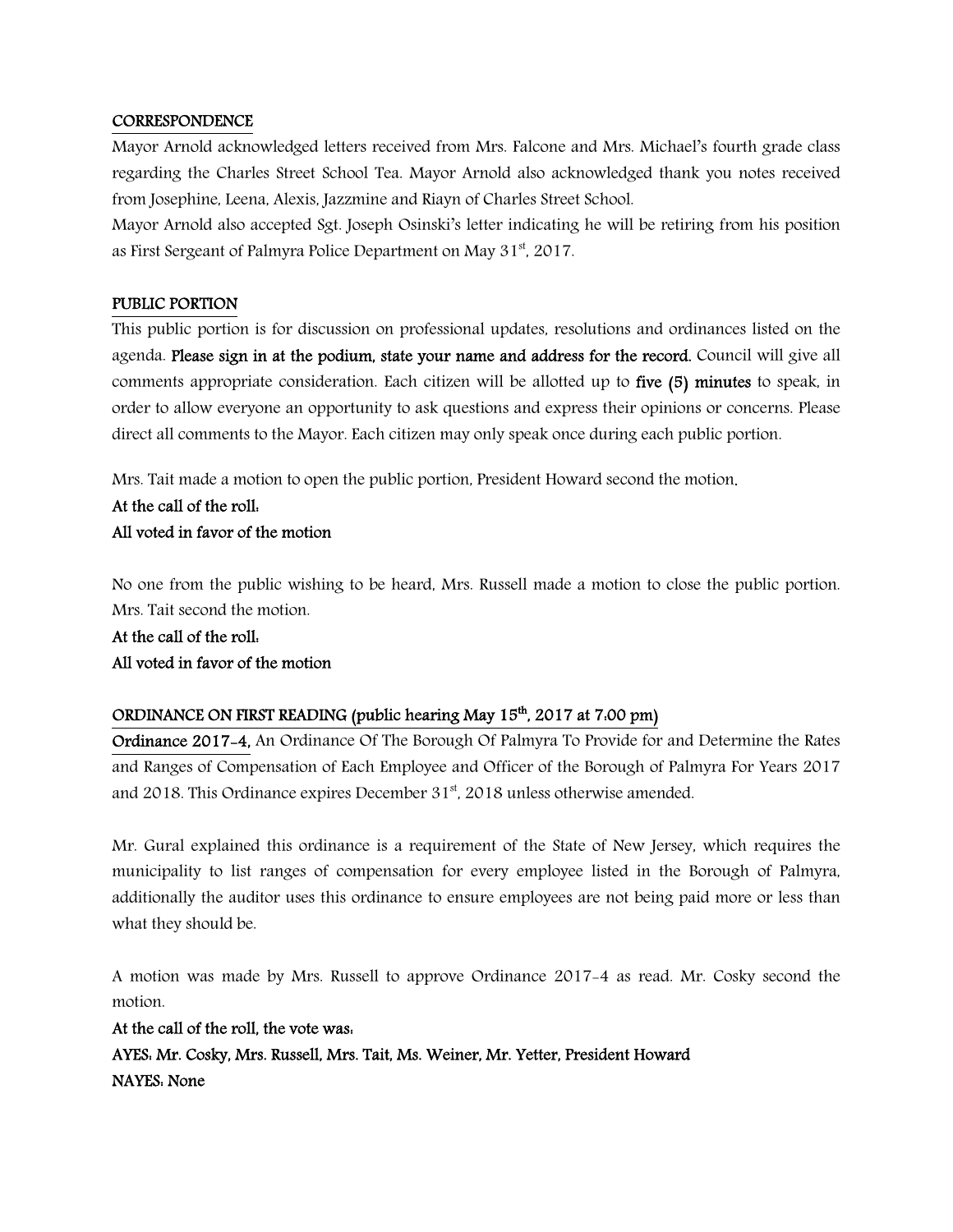Ordinance 2017-5, An Ordinance of the Borough of Palmyra Amending Chapter 197 Of the Borough of Palmyra Code Captioned "Peddling And Soliciting".

Mrs. Tait inquired is this to add the sticker which goes into the window or on the door? Chief Pearlman indicated yes. Mayor Arnold indicated the ordinance also amends some of the time frames to make it more uniform.

A motion was made by Mrs. Russell to approve Ordinance 2017-5 as read. President Howard second the motion.

At the call of the roll, the vote was: AYES: Mr. Cosky, Mrs. Russell, Mrs. Tait, Ms. Weiner, Mr. Yetter, President Howard NAYES: None

## ORDINANCES ON SECOND READING (Public Hearing).

Ordinance 2017-03, An Ordinance To Exceed Municipal Budget Appropriation Limits And To Establish A CAP Bank (N.J.S.A. 40A:4-45.14).

Mrs. Russell made a motion to open to the public, Mr. Cosky second the motion.

## At the call of the roll: All voted in favor of the motion

No one from the public wishing to be heard, Mr. Cosky made a motion to close the public portion. Mrs. Russell second the motion.

## At the call of the roll: All voted in favor of the motion

A motion was made by Mr. Cosky to approve Ordinance 2017-03 as read. Mr. Yetter second the motion.

At the call of the roll, the vote was: AYES: Mr. Cosky, Mrs. Russell, Mrs. Tait, Ms. Weiner, Mr. Yetter, President Howard NAYES: None Ordinance Adopted 04/17//2017

## 2017 MUNICIPAL BUDGET RESOLUTION

Resolution 2017-104, Resolution to Read the 2017 Budget by Title Only

Mrs. Russell made a motion to approve Resolution 2017-104 to read the 2017 Budget by Title Only. Mr. Cosky second the motion.

## At the call of the roll: AYES: Mr. Cosky, Mrs. Russell, Mrs. Tait, Ms. Weiner, Mr. Yetter, President Howard NAYES: None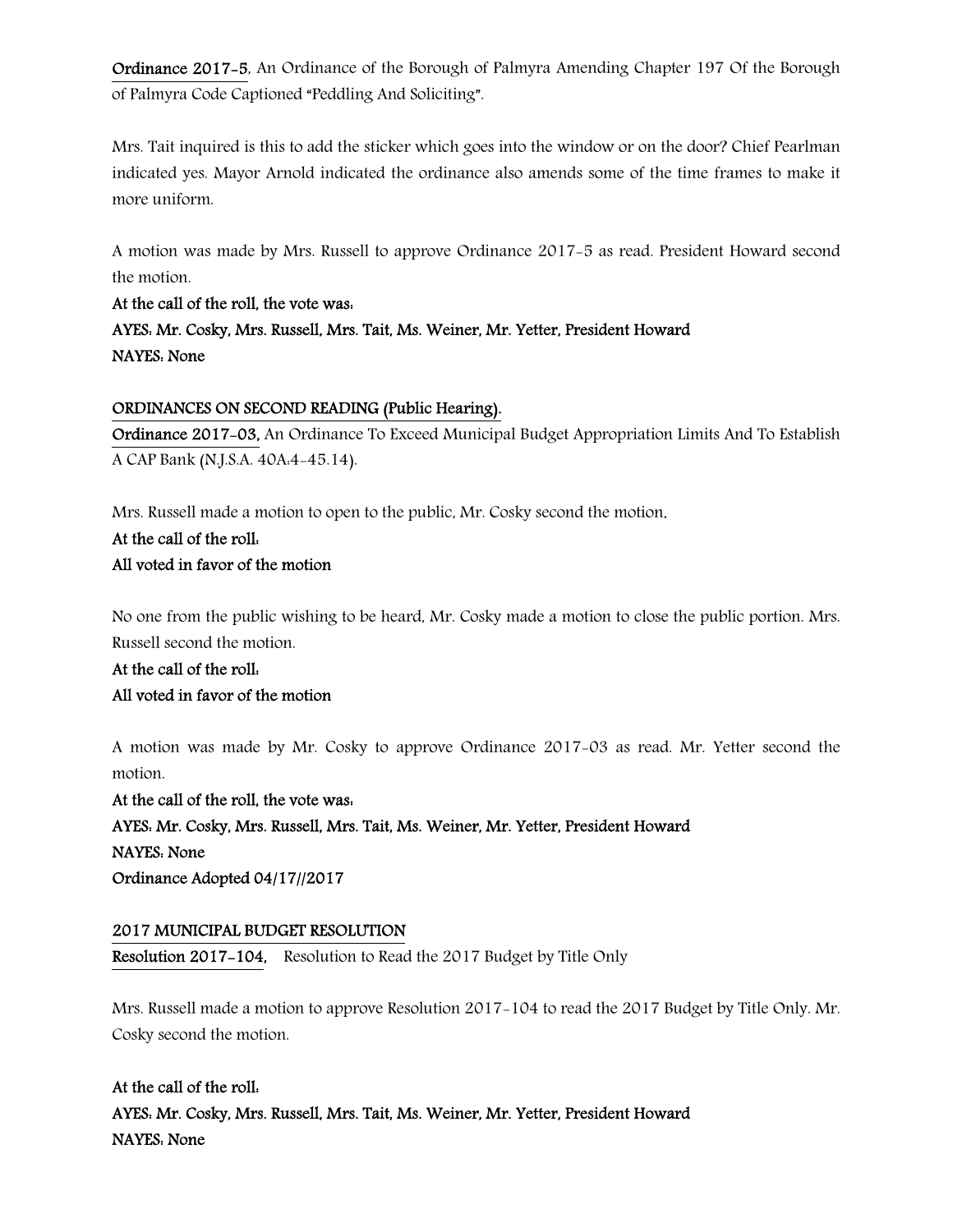### PUBLIC HEARING ON ADOPTION OF 2017 MUNICIPAL BUDGET

Resolution 2017-105, Resolution Authorizing the Adoption of the 2017 Municipal Budget

Mrs. Russell made a motion to open to the public, President Howard second the motion.

## At the call of the roll:

## All voted in favor of the motion

No one from the public wishing to be heard, Mrs. Russell made a motion to close the public portion. President Howard second the motion.

## At the call of the roll: All voted in favor of the motion

A motion was made by Mrs. Russell to approve Resolution 2017-105 Adopting the 2017 Municipal Budget. President Howard second the motion.

## At the call of the roll, the vote was: AYES: Mr. Cosky, Mrs. Russell, Mrs. Tait, Ms. Weiner, Mr. Yetter, President Howard NAYES: None Budget Adopted 04/17/2017

Mayor Arnold stated the 2017 Budget is \$8,073,578.00 that is the total to be raised by taxation, it equates to a tax rate of \$1.20 per hundred of the access valuation which is an increase of 1.22 cents over last year approximately a 1% increase. The local purpose tax on the average home owner this year is \$1,171.51 on a home assessed at the Borough average valuation of \$147,600.00. This is an increase of \$16.19 per year, \$4.05 per quarter or \$1.35 per month over last year, \$865,000.00 was used from the fund balance/surplus in the 2017 Budget.

## RESOLUTIONS Consent Agenda

Resolution 2017-106 to Resolution 2017-119 will be enacted as a single motion, if any resolution needs additional discussion it will be removed from the consent agenda and voted on separately.

- Resolution 2017-106, Resolution to Cancel Unclaimed Tax Sale Certificate Redemption Monies Pursuant to N.J.S.A. 54:5-57.1
- Resolution 2017-107, Resolution Authorizing A Refund of Tax Overpayment on Block 62 Lot  $11$  in the amount of \$167.74
- Resolution 2017-108, Resolution of the Borough of Palmyra Establishing the Annual Rates of Compensation and/or Hourly Rates Paid to Borough Employees
- Resolution 2017-109, Resolution Amending the Personnel Policies and Procedures Manual, Rev. Date October 12<sup>th</sup>, 2016 Eliminating Advance Payments for Authorized Travel
- Resolution 2017-110, Resolution Amending the Personnel Policies and Procedures Manual, Rev. Date October 12<sup>th</sup>, 2016, to Provide Credit for All Full-time Service When Calculating Vacation Entitlement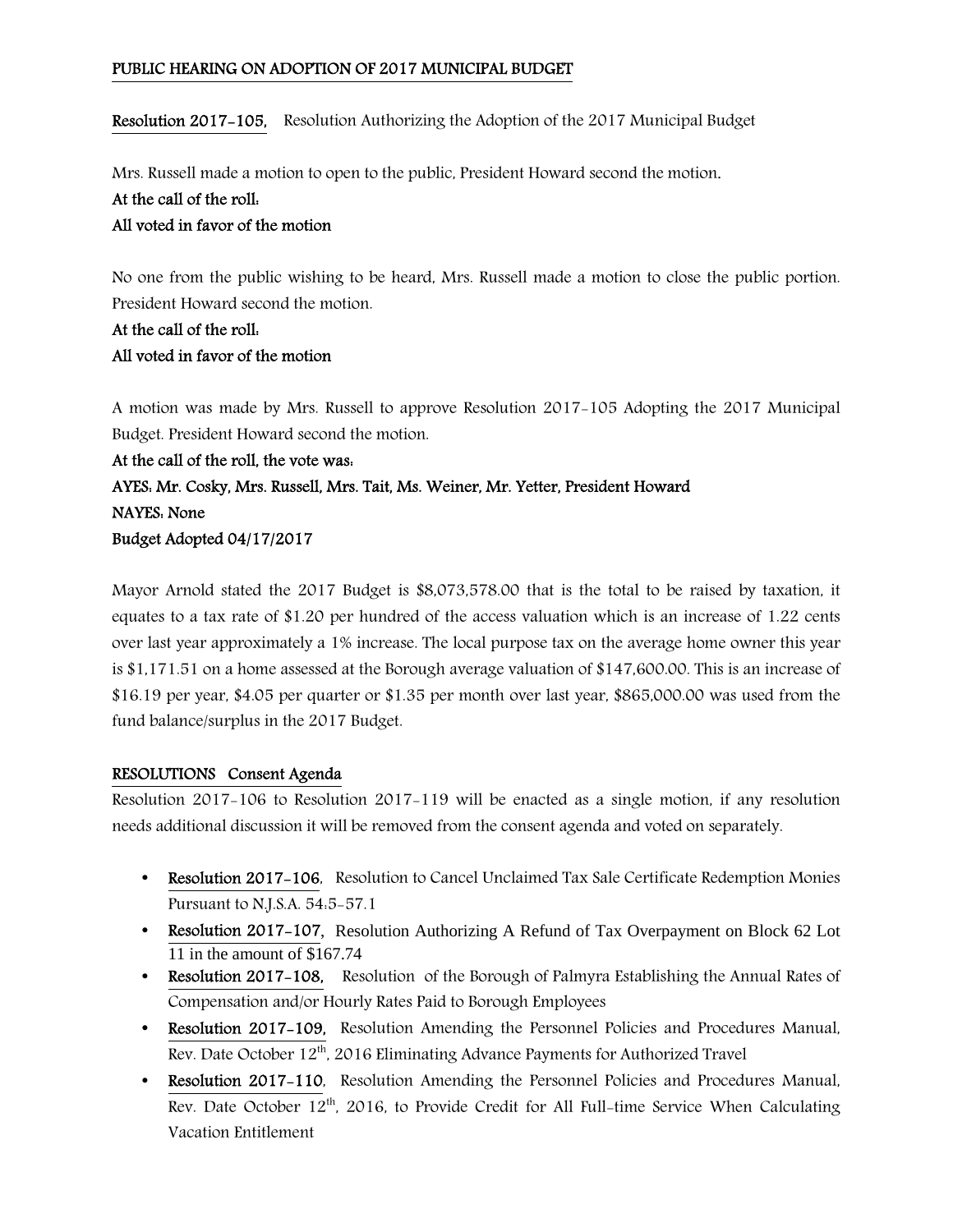- Resolution 2017-111, Resolution Authorizing the Mayor to Execute an Agreement with YMCA of Burlington and Camden Counties for the 2017 Palmyra Summer Camp Program at the Palmyra Community Center
- Resolution 2017-112, Resolution Appointing Ernest McGill as Foreman for the Public Works and Sewer Departments for the Borough of Palmyra at the hourly rate of \$25.00 retroactive to February 3rd, 2017
- Resolution 2017–113, Resolution Awarding a Contract to V-COMM. LLC for the Evaluation of the Public Works/Sewer Plant property to support an Antenna Support Structure in the Amount of \$11,000.00 per their proposal dated March  $20^{th}$ ,  $2017$
- Resolution 2017–114, Resolution Authorizing the Mayor to Execute a MOU with Cinnaminson Township and the Borough of Riverton for the Tri-Boro CERT Services
- Resolution 2017-115, Resolution Awarding a Contract to CME Associates for the Security Camera Improvements Project in the Amount Not-to- Exceed \$20,000.00 per their proposal dated March 15<sup>th</sup>, 2017
- Resolution 2017–116, Resolution Authorizing the Mayor to Execute an Agreement Accepting \$1,500.00 in Exchange for Discharging a Palmyra Housing Rehabilitation Program Mortgage on the Property Located at 34 Pear Street, Palmyra, NJ Provided Title to the Property Remains in the names of the Present Owner's Until July  $29<sup>th</sup>$ , 2017
- Resolution 2017–117, Resolution Authorizing the Payment of Bills Submitted by Capehart & Scatchard in the Amount of \$9,842.50 per statement dated February  $22^{nd}$  &  $23^{rd}$ , 2017
- Resolution 2017-118, Resolution Appointing Ernest McGill Code Enforcement Officer for the Borough of Palmyra at the Hourly Rate of \$25.00 Retroactive to February 3<sup>rd</sup>, 2017
- Resolution 2017–119, Resolution Authorizing the Payment of Bills for the Month of April 2017 In the Amount of \$1,856,489.71.

Ms. Weiner requested Resolution 2017-111 and Resolution 2017-115 be removed from the consent agenda for additional discussion.

Mrs. Russell requested Resolution 2017-117 be removed from the consent agenda for additional discussion.

Mr. Cosky made a motion to approve Resolution 2017-106 thru 2017-110 and 2017-112 thru 2017- 114 and 2017-116 and 2017-118 and 2017-119. Mr. Yetter seconded the motion.

## At the call of the roll:

AYES: Mr. Cosky, Mrs. Russell, Mrs. Tait, Ms. Weiner, Mr. Yetter, President Howard NAYES: None

Resolution 2017-111, Resolution Authorizing the Mayor to Execute an Agreement with YMCA of Burlington and Camden Counties for the 2017 Palmyra Summer Camp Program at the Palmyra Community Center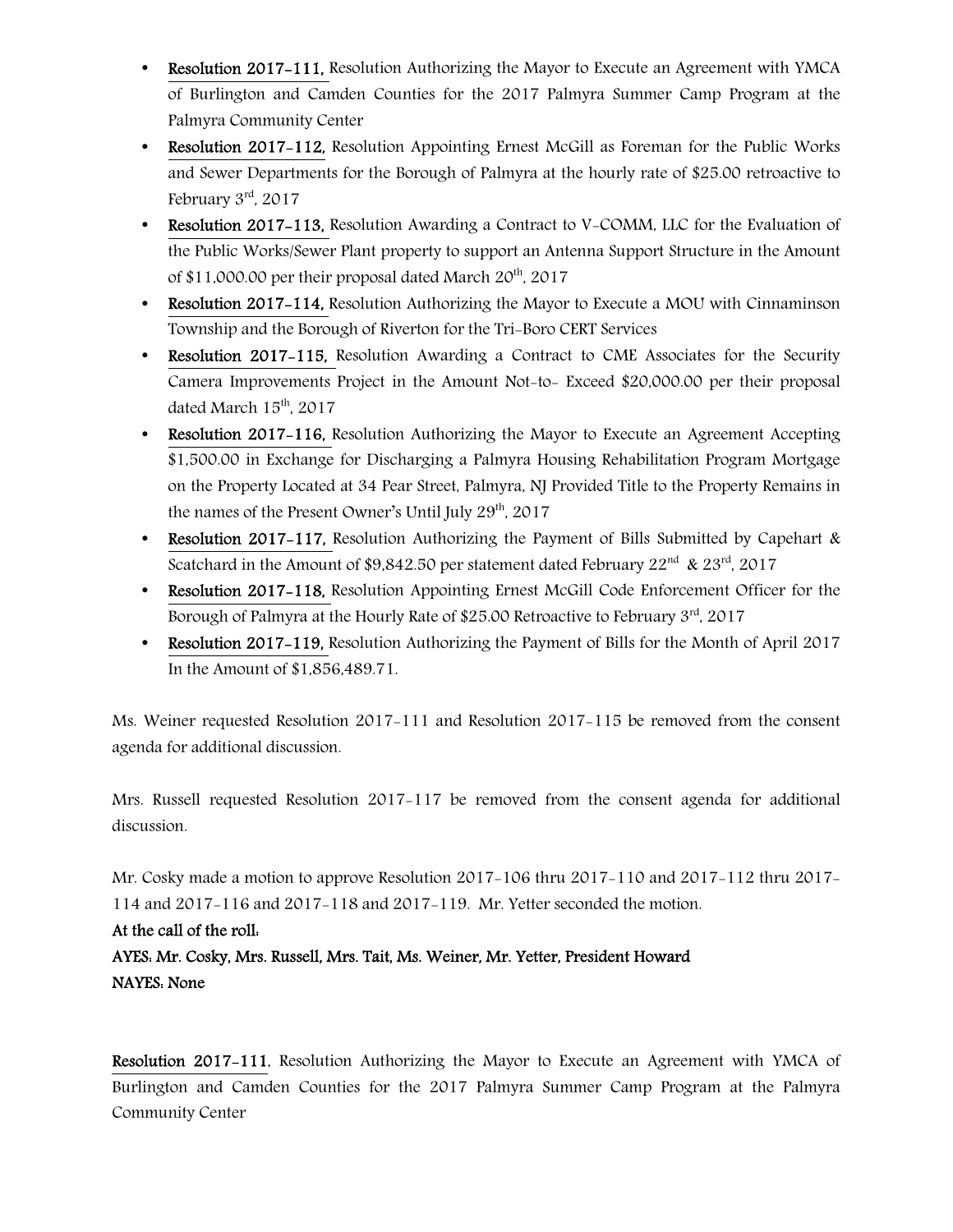Mr. Gural indicated to council that currently we wish to table this resolution, as we had hoped to have the revised agreement from the YMCA but have not received it as of yet, so currently we cannot move forward. Ms. Weiner stated to council the original agreement with the YMCA indicated our Palmyra residents would receive a 10% discount when asked if the discount could be larger they agreed to make that discount 15%, so our residents attending the YMCA Summer Camp Program will receive the 15% discount this year.

#### Resolution 2017- 111 tabled to a later date.

Resolution 2017-115, Resolution Awarding a Contract to CME Associates for the Security Camera Improvements Project in the Amount Not-to-Exceed \$20,000.00 per their proposal dated March 15<sup>th</sup>, 2017

#### Discussion was heard regarding Resolution 2017-115,

Ms. Weiner inquired if this proposal is for CME to research all the camera locations? Mr. Gural indicated it was more than research and camera location, we work with professionals to establish a scope of work and develop a cost estimate for the project. Those professionals establish potential locations of cameras, the types of devices needed for which location, how the information is relayed from the camera to our secure location, etc. When the scope of work is completed and we have developed a cost estimate we would contact those state contractors for proposals/ quotes under state contract to complete the scope of work we developed. When prices are finalized and we have found a contractor we would like to do business with, we would come back to the governing body with a proposal for awarding of the project via state contract; that scope of work could possibly be in and around the amount of \$350,000.00 or more. Ms. Weiner indicated that 75 to 100 cameras seems like a lot of cameras to be put in the Borough of Palmyra. Mr. Gural indicated that are over 30 cameras in the community center alone and we are talking about cameras in borough hall, public works, at the Legion Field, in the police department etc. Mr. Gural indicated we have some systems which do not connect or interface with others, we are looking for one comprehensive system which will cover all and can be viewed 24/7 by the police department and whatever other locations we desire for particular cameras.

Mrs. Russell made a motion to approve Resolution 2017-115. President Howard second the motion.

#### At the call of the roll:

AYES: Mr. Cosky, Mrs. Russell, Mrs. Tait, Ms. Weiner, Mr. Yetter, President Howard NAYES: none

Resolution 2017-117,Resolution Authorizing the Payment of Bills Submitted by Capehart & Scatchard in the Amount of \$9,842.50 per statement dated February  $22<sup>nd</sup>$  &  $23<sup>rd</sup>$ , 2017

### Discussion was heard regarding Resolution 2017-117;

Mrs. Russell asked if this was part of billings from last year. Mrs. Russell asked what the bills were for. Mr. Gural explained they were from last year and they are for various things we asked them to do. Mr. Gural stated there was some question regarding the \$6,000.00 appraisal fee which was performed on a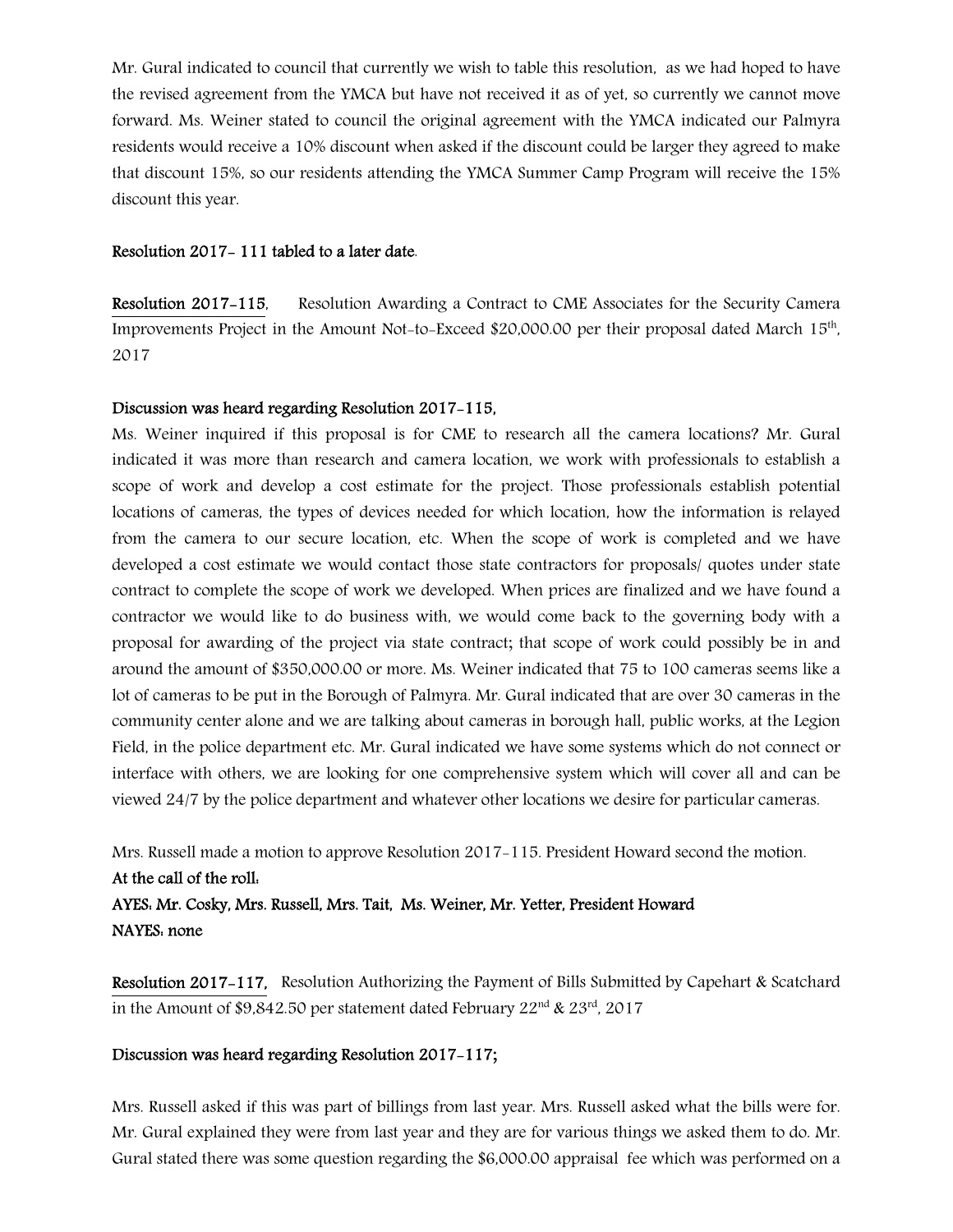property on the south side of 73 as it is reimbursable from the Burlington County Bridge Commission and vouchers have not been submitted for these particular bills as of yet. Ms. Russell indicated she was "ok" and ready to proceed.

Mr. Yetter made a motion to approve Resolution 2017-117. President Howard second the motion.

At the call of the roll: AYES: Mrs. Tait, Mr. Yetter, President Howard NAYES: None Abstain: Mr. Cosky, Mrs. Russell, Ms. Weiner

### COMMUNITY SPOTLIGHT

Mayor Arnold announced "Coffee with a Cop" will be held on April 25<sup>th</sup>, 2017 at Wawa from 11:00 am to 1:00 pm.

The Governor's, Occupational Safety and Health Award Program Dinner is tomorrow April 18<sup>th</sup>, 2017. Mr. Gural indicated Tracy Kilmer will be getting an award, fourth year in a row, regarding her efforts at keep us all safe at work.

Mayor Arnold indicated on Sunday May 21<sup>st</sup> the Porch Club of Riverton will be hosting "Paint the Porch Pink Breast Cancer Walk" in Riverton at 2:00 pm.

Mayor Arnold indicated free mammograms are available March  $25<sup>th</sup>$ , 2017 thru April  $28<sup>th</sup>$ , 2017 with Virtua for Life.

Mayor Arnold stated the Smithville Art Show displayed the art work of Natalie Belton a Palmyra High School student at the Smithville Mansion on April 9<sup>th</sup>, 2017.

Mayor Arnold also announced the 2017 Congressional Art Competition is currently accepting entries from South Jersey high school students, entries must be in by May 3<sup>rd</sup>, 2017. Winning entry will hang at the U.S. Capitol in Washington, DC for one year. Mayor Arnold stated for additional information regarding this program and the before mentioned programs please see our website for details. Mayor Arnold also announced the Burlington County Sheriff and Freeholders and are holding a Senior Expo on May  $24<sup>th</sup>$ , 2017 at the Masonic Village in Burlington Township, from 10:00 am to 2:00 pm., additionally they will be having a shredding event from 10:00 to 1:00 on the same date.

The Seniors Program is having an eight week workshop for individuals 55 plus, called "A Matter of Balance" focused on managing the fear of falling, it will run from May  $4^{\text{th}}$  thru June 22<sup>nd</sup>, 2017. The Palmyra, Riverton Cinnaminson Lions Club will be hosting their annual Flea Market on April 29 $^{\rm th}$ , 2017 at the Cinnaminson Middle School.

Mayor Arnold also indicated The Palmyra Harbour Condo Association will be having a Flea Market on April 22<sup>nd</sup>, 2017 in their parking lot.

Mayor Arnold stated she was contacted by the Relay for Life for the river towns. Mayor Arnold stated she is challenging Borough Council to get involved. The event is being held at Delran High School on June  $3<sup>rd</sup>$ , 2017 from 4:00 pm to 12:00 am. More information will be coming and President Howard was asked to be the point person that event.

The Earth Fair is May 7<sup>th</sup>, 2017 at the Burlington County Resource Complex.

Mayor Arnold also announced, that The Burlington County Footlighters is hosting a raise the roof fundraiser on April  $22<sup>nd</sup>$ , 2017 at 7:00 pm.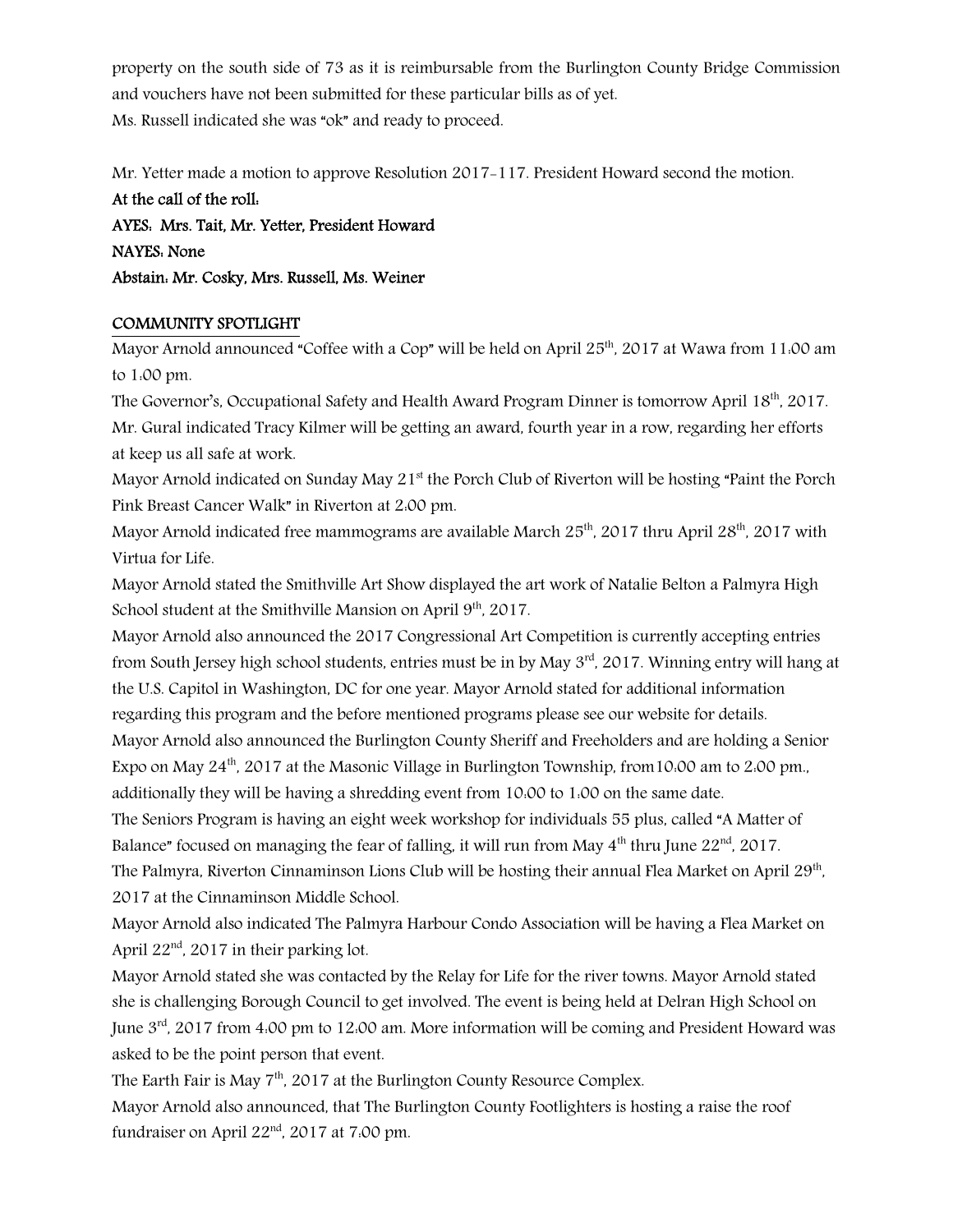Mrs. Russel indicated the Palmyra Cove is offering a class on Wildlife photography on May 21<sup>st</sup>, 2017. Mrs. Russell also announced the Riverton Steam Boat Landing Festival will be held on May 13th, 2017. Mrs. Tait indicated, Palmyra High School is hosting a softball tournament this Saturday April 22<sup>nd</sup>. 2017 at the Legion Field beginning at 8:00 am and the Palmyra Soccer Booster Club will be having its annual hoagie sale Saturday April 22<sup>nd</sup>, 2017 at the Legion Field beginning also at 8:00 am.

#### DISCUSSION ITEMS

Chief Pearlman stated Sargent Osinski will be retiring after 27 years of service; May  $31<sup>st</sup>$ , 2017 is officially his last day. Chief Pearlman explained the process, which has started, to replace Sargent Osinski. Chief Pearlman indicated he hopes to have a recommendation for his replacement to council by the end of May.

Mr. Gural stated per your instructions, in your council packet are some proposed referendum questions and an interpretative statement additionally attached is an amortization analysis, regarding potentially possible financing of the ladder truck and Mr. Rosenberg memo which was also sent to you previously. Mr. Gural stated these are draft documents so they are open for suggestions. Mr. Gural stated the question and interpative statement must be sent to the County Clerk, at least 81 days prior to the election, so there is still a little time. Rosenberg explained, there is no charge to the municipality to do this. Mr. Rosenberg inquired that Pierce Manufacturing in Appleton, Wisconsin is pursuant to state contract? Mr. Gural indicated yes. Ms. Weiner inquired where the interpative statement goes. Mr. Gural indicated on the ballot near the question, to help explain what the question is about. Mr. Cosky inquired will the voters know that this referendum is non-binding. Mr. Gural indicated at the end of the interpative statement it reads; "By law this referendum is non-binding meaning the Governing Body is not obligated to act in accordance with the results." Mr. Rosenberg suggested instead of having that notation at the end of the statement perhaps the interpative statement could lead with that statement. Additional discussion was had regarding the fire ladder truck referendum, useful life of equipment, financing, etc. Mr. Gural indicated these numbers are hypnotical and we won't have actual numbers until we were to actually get into the financing process. Mrs. Tait asked when the decision regarding the referendum needs to be made. Mr. Gural indicated by June at the latest, so we can met the required deadlines. Mayor Arnold asked for it to be placed back on the agenda at our next Council Caucus meeting. Mrs. Russell inquired, when the old ladder truck is sold, where does that money go? Mr. Gural indicated into the general fund as MURA (Municipal Unanticipated Revenue Account). Ms. Weiner asked if we have any idea of what the old ladder truck is worth. Mr. Gural indicated not at this time. Mayor Arnold asked Deputy Chief Roun if he could have additional information regarding the worth of our current ladder truck for the next meeting. Deputy Chief Roun indicated he would.

Mr. Gural indicated, Chief Pearlman's report regarding traffic counts and speed information on Morgan Avenue and East Fourth Streets was given to Mr. Kirchner. Mr. Gural stated there are a number of criteria which must be considered when evaluating an intersection for a four way stop, this intersection unfortunately in our engineers opinion does not meet that criteria however there are a number of things which they recommend could be done including installing new stop signs with the correct reflectivity requirements in the correct places and stop bars to reinforce the stop condition of the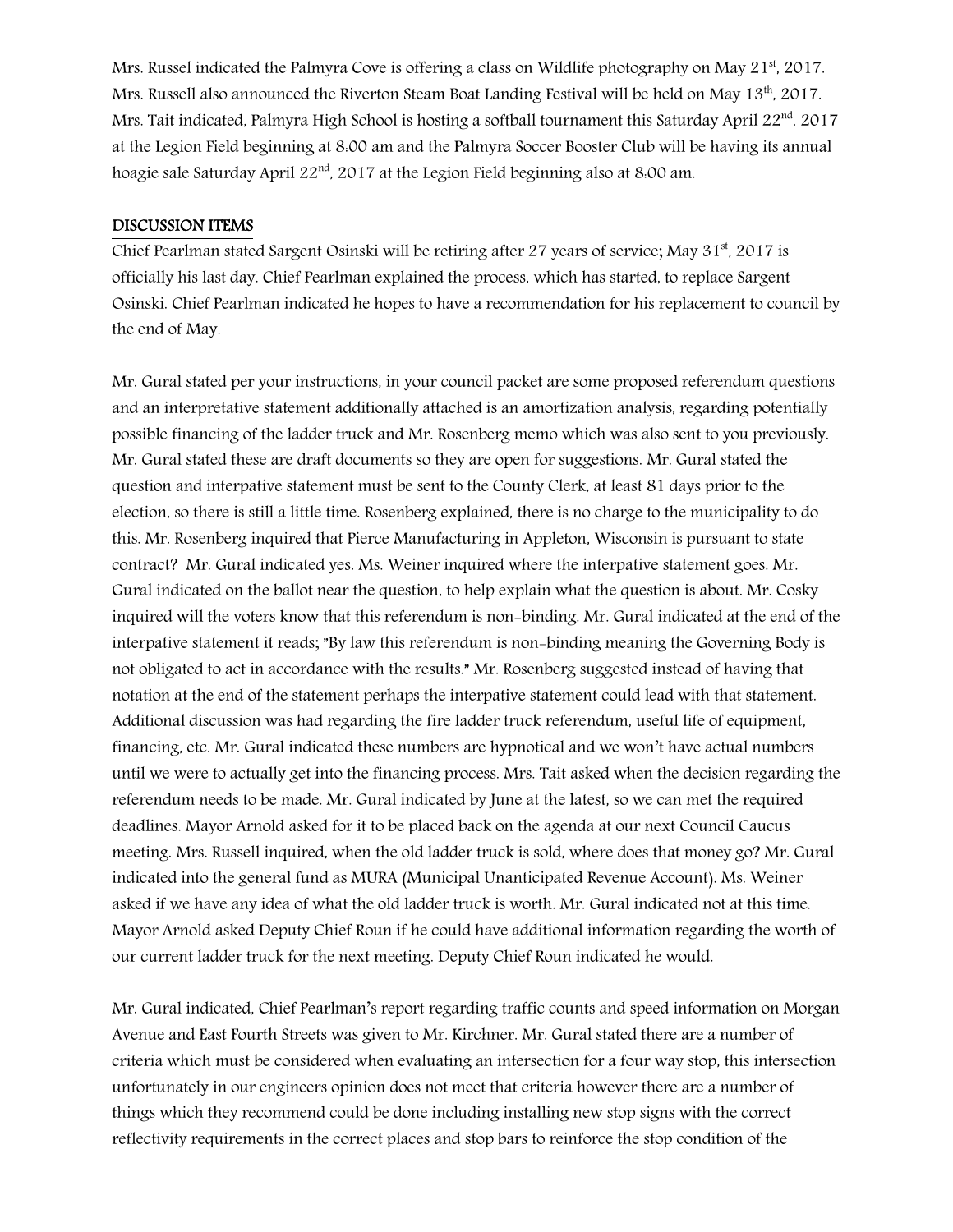intersection. Ms. Weiner asked, if the intersection does not meet the criteria, can we error on the side of caution and do it anyway, who sets the criteria? Mr. Gural indicated, the criteria and standards are set by MUTCD (Manual on Uniform Traffic Control Devices) for NJDOT roadway design. The governing body cannot just change an intersection without meeting the standards and conditions in the MUTCD for NJDOT; our engineer needs to inspect it and certify that the improvements meet MUTCD requirements. Additional discussion was had regarding the requirements of MUTCD and Council's ability to change the intersection. Mr. Gural stated in order to change anything at that intersection an engineer's report and recommendation to the change is required as someone must be accountable to NJDOT for action which may or may not take place at that intersection.

Mr. Gural indicated after some discussion with some members of the governing body and Mr. Rosenberg regarding parent permission slips for minor children, he has asked Mr. Rosenberg to stop preparing the slip he was working on so we could get more clarification from the governing body. Mayor Arnold indicated that when children are volunteering to work on behalf of the Borough we should have permission slips from their parents or guardians. Mayor Arnold indicated the hope she and Mrs. Tait had, was to fine tune those permission slips when the question was presented to pay the student volunteers. Mayor Arnold indicated if they are paid they are no longer volunteers, they become paid employees of the Borough of Palmyra, which opens a whole different realm of responsibilities for the Borough. Mayor indicted she would like to move forward with the permission slip however paying children to be volunteers is beyond our ability. Mrs. Tait indicated that the children which she utilizes to help with events are from the Interact Club or children from the Student Council, which sign permission slips in the beginning of the year with the school allowing parents to give permission for their children to work on various projects and events which the clubs decides to participate in. Additional discussion was had regarding permission slips, and paying students to work on behalf of the Borough. Ideas were shared from putting the permission slip on the website, sharing the permission slips the children sign with the School with the Borough, not implementing the new slips until next year, etc. Some additional discussion was had regarding paying the children to work at the Farmer's Market. Mr. Rosenberg explained just because the parents sign permission slips for the children to be able to participate in various events does not dissolve the Borough of our responsibility, once we ask children to volunteer we have a responsibility to make sure they are in a safe environment. Mr. Rosenberg stated the wording of the document is very important. Mayor Arnold indicated she would like Mr. Rosenberg to continue with preparing this document and at a later date we can determine how and when it will be disseminated; Mrs. Tait indicated she would get him a copy of what the school has in place. Mr. Rosenberg also asked Mr. Gural to check with JIF regarding kids volunteering and being covered while participating. Mr. Rosenberg also advised Borough Council to tread very carefully regarding hiring children to volunteer and paying them as that opens up many issues.

Mayor Arnold explained a public works sewer committee meeting is needed to resolve some issues relating to Block 108 Lot 10, regarding the continued questions about the sewer billing of this business. Mr. Yetter asked if this issue could be discussed in open session. Mr. Rosenberg indicated out of respect for the citizen perhaps we should inquire of him if it is ok to discuss in a public session. Mr. Gural indicated that prior to any discussion with this individual or having any discussion in public session,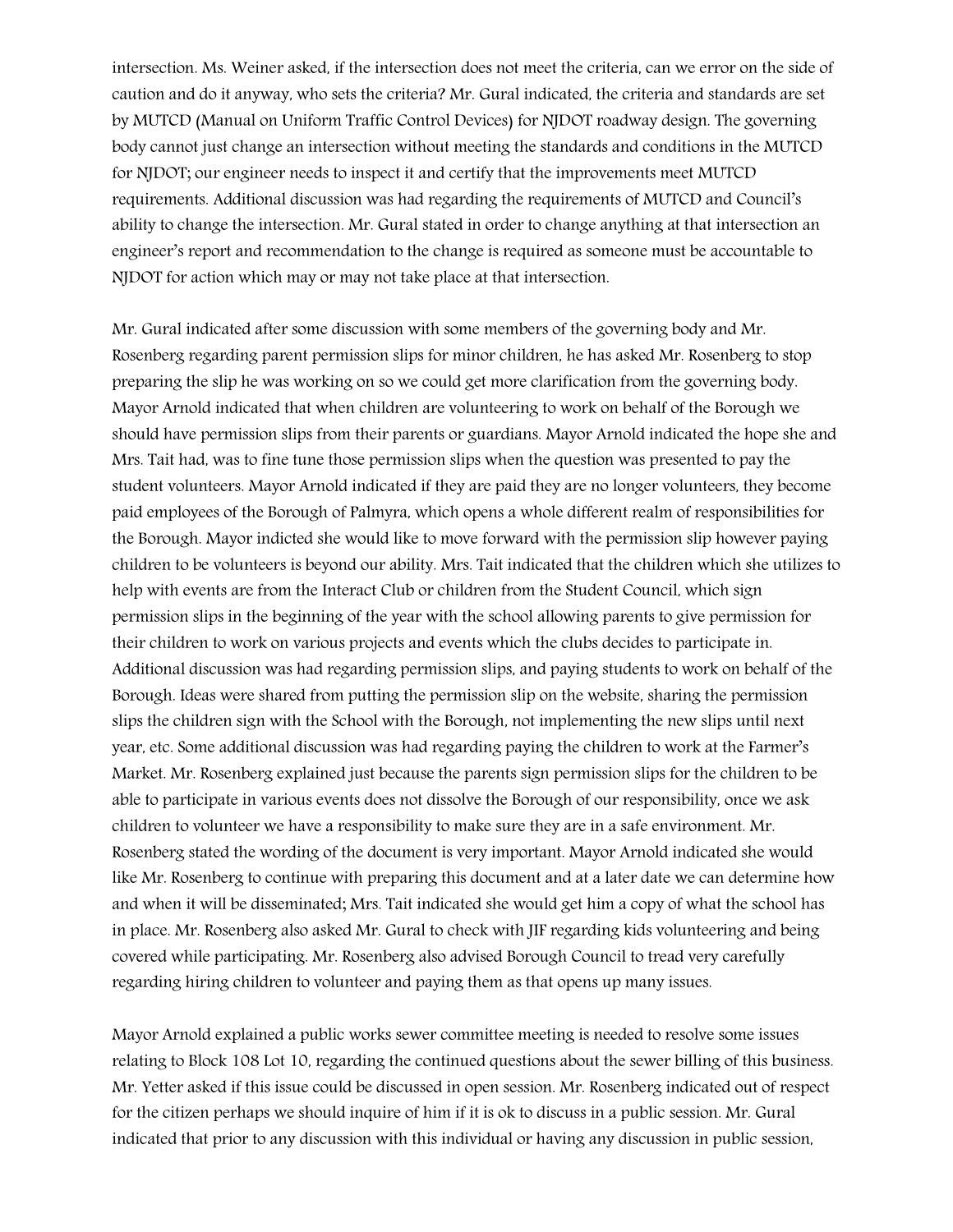perhaps the committee should review with the appropriate personal and professionals so they can understand everything which took place in regards to that property in prior years, including prior litigation, which has brought us to this point. Mayor Arnold asked the committee to review the documents meet with the appropriate people and professionals prior to meeting with the citizen. Mr. Yetter indicated the committee will meet.

#### ADMINISTRATOR'S REPORT

Mr. Gural informed the governing body that Chief Pearlman has notified the Executive Director of the County that we will not be participating in the Municipal Alliance Program for the next fiscal year. Ms. Weiner asked if it was possible for us to send a letter to the county explaining how difficult the program was to navigate and why we are leaving it. Chief Pearlman indicated they know why we are leaving.

Mr. Gural stated Ms. Jackson has sent everyone notification that the 2017 Financial Disclosure Statements are due by April  $30<sup>th</sup>$ , 2017; because of the lateness in opening the system to allow people to file their 2017 Financial Disclosure Statement; enforcement of the April 30<sup>th</sup> statutory filing deadline, is expected to be delayed by the local finance board until May 30<sup>th</sup>, 2017.

#### COMMITTEE REPORTS

#### Mayor Arnold

Mayor Arnold indicated Coffee with a Cop will be held April  $25<sup>th</sup>$ , 2017 at Wawa, The police department awards will be given out at our May  $15<sup>th</sup>$ , 2017 meeting. The Senior Police Academy is currently ongoing. Mrs. Branch indicated it is going well although a few dropped out for various reasons, it is moving right along. Mayor Arnold noted in the monthly police report warrant services are higher, is that a direct result of bail reform? Chief Pearlman indicated no it is more an effect of productivity of the officers. Chief Pearlman did however indicated the amount of overtime and comp time paid out has increased due to paper work having to be completed for the county and jail runs to the county is a result of bail reform. Chief Pearlman then explained how bail reform works and how it is affecting our Police Department. Mayor Arnold indicated an email was sent asking the availability of the communications committee for a meeting on April  $14<sup>th</sup>$  or April 21<sup>st</sup>, 2017 and is awaiting a response so that may be set up. The Palmyra Condo Association is holding elections tonight for new officers. Mayor Arnold stated for Palmyra Day a meeting was held Saturday of last week with PCCPB whom we working together with and we have 30 plus vendors signed up so far, additionally the car show will be here, the fire department will have crafters and vendors set up, and Tracy will be doing a CPR demonstration and will have kid zone obstacle course called "leaps and bounds" set up for the kids. Mayor Arnold indicated she attended a meeting with the Burlington County Reginal Chamber of Commerce. The pin wheels, for Child Abuse Prevention are to be planted at Charles Street School, just waiting for the kids to come back to school so the date can be set up. Mayor Arnold indicated she will be attending the Conference of Mayors from April  $26<sup>th</sup>$ , thru April  $28<sup>th</sup>$ , 2017. Additionally Mayor Arnold attended the Habitat for Humanity, "No Place like Home" seminar, where Palmyra and the newly constructed home on 6<sup>th</sup> Street were featured in their presentation. Mayor Arnold stated we are still working on the Tri-Boro Vets property with Habitat for Humanity arranging the sale agreement signing. Mayor Arnold also visited the seniors program when they hosted a defensive driving class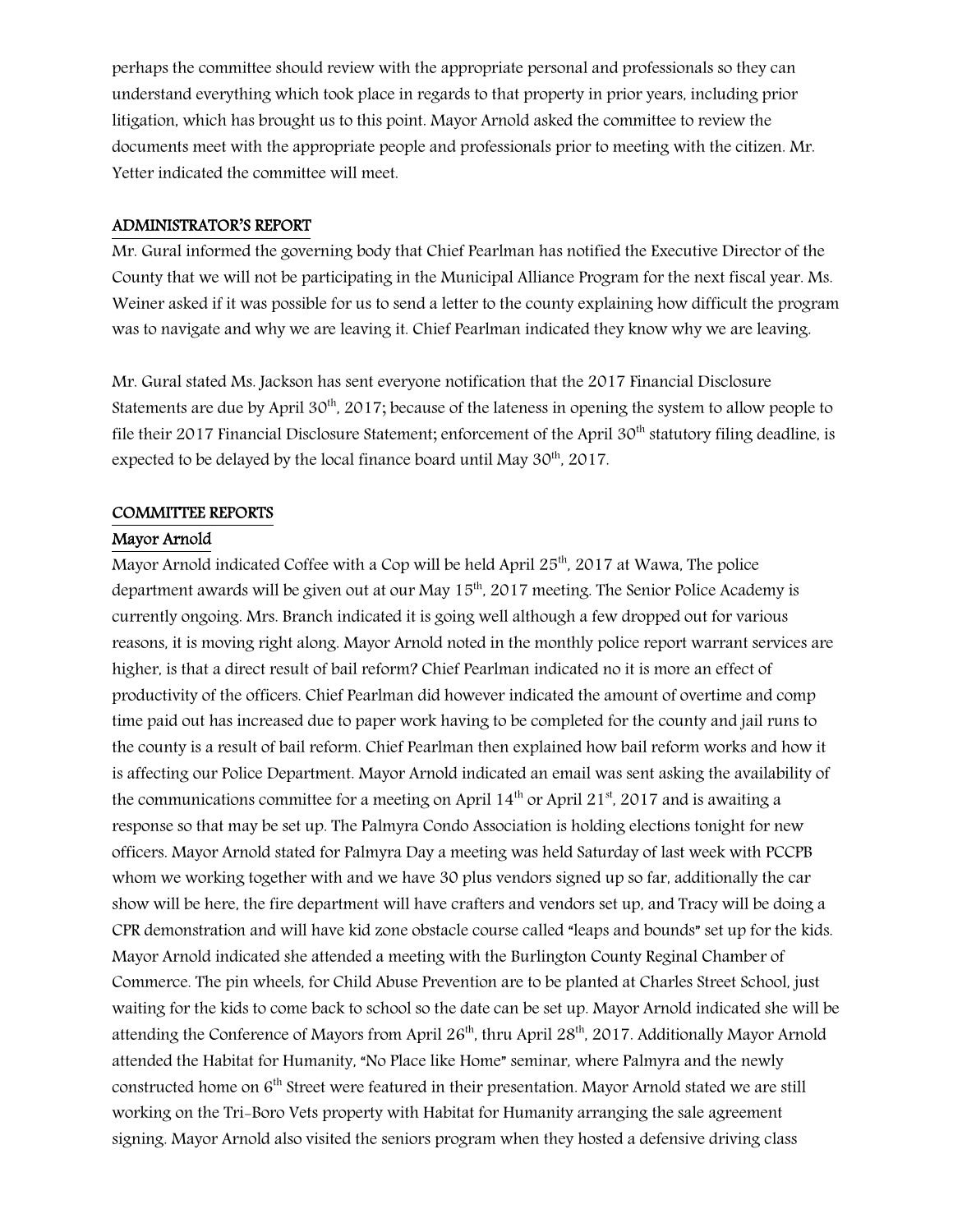which was provide by the Sherriff's Department of Burlington County. Mayor Arnold stated she spoke with Tony regarding the mural and the idea regarding the use of a wrap is cost prohibitive, so we are look for local painters and coming up with so ideas so we can move that project forward. Mayor Arnold asked Ms. Weiner if she would be willing to help with that project and finding painters.

Councilmen Yetter indicated the Public works Committee had a meeting last week, and the new statue is installed at the war memorial. Additionally they are working with a new system for patching potholes which will hopefully let the patches last a little longer. Mr. Yetter also indicated the P S E & G is out trimming trees in the community, and we have had numerous complaints, however all must remember they are just clearing the lines, as they work for  $P S E & G$ , and they are not here to make the tree trimming pretty. Mr. Yetter stated we had a storm water drain inspection which went well and we received a good review on it from the state. Mr. Yetter also indicated the green team met earlier this week and we are concentrating on sustainable New Jersey, which is a lot of work.

Councilwoman Russell stated that the Shade Tree Advisory Committee met on April 5<sup>th</sup>, 2017. Trees were just delivered and there is a plan in place to get them planted. Mrs. Russell indicated she was not part of the tree selection however would like to know why we don't use more native trees in our selection process, she will discuss further with the Shade Tree Committee Mrs. Russell indicated Mrs. Tait when to the Board of Education meeting so she would defer that committee report to her.

Councilwoman Weiner stated the Business and Community Development Committee has been actively working on a farmer's market. Ms. Weiner presented some ideas which they have come up with to council in the hopes that council will want to move forward with this project. Ideas included using the Band Shell as the primary location, setting up tables and tents with food vendors. Ms. Weiner indicated they are look at Thursday evening's mid-June thru August from about 4 to 7:00 pm. Ms. Weiner spoke about the possibility of 10 vendors to start and 3 food trucks paying maybe a \$10.00 vendor fee for a spot, while local business would pay \$5.00. There was the potential for music and a sitting area. Additional discussion was had regarding various things about the potential farmer's market and processing of funds etc. Ms. Weiner asked council if they had any questions or suggestions about the project. Mayor Arnold inquired how many food and vendor trucks they were having. Ms. Weiner indicated the goal to start was about 10. Additional discussion was had regarding the cost and the necessity of obtaining permits if needed the potential of the need of a dedication by rider for the funds etc. Mayor Arnold asked for additional information to be gathered and for the Farmer's Market to be placed on the agenda for next meeting.

Councilwoman Tait indicated she attended the school board meeting and they are still in the process of deciding if they are going to bringing the  $6<sup>th</sup>$  grade students over to the high school or if they will be staying at Charles Street School. They will be voting on the budget at the next meeting. Mrs. Tait stated that the Easter Egg Hunt was held last Saturday and was so enjoyed by the children. Mrs. Tait thanked F.C. Kerbeck for their donation to the Easter Egg Hunt which allowed us to purchase prizes and candy for the Easter Egg Hunt. Prizes were awarded from two local business. Mrs. Tait also thanked the Interact Club for their help with filling the eggs, spreading them around for the egg hunt and helping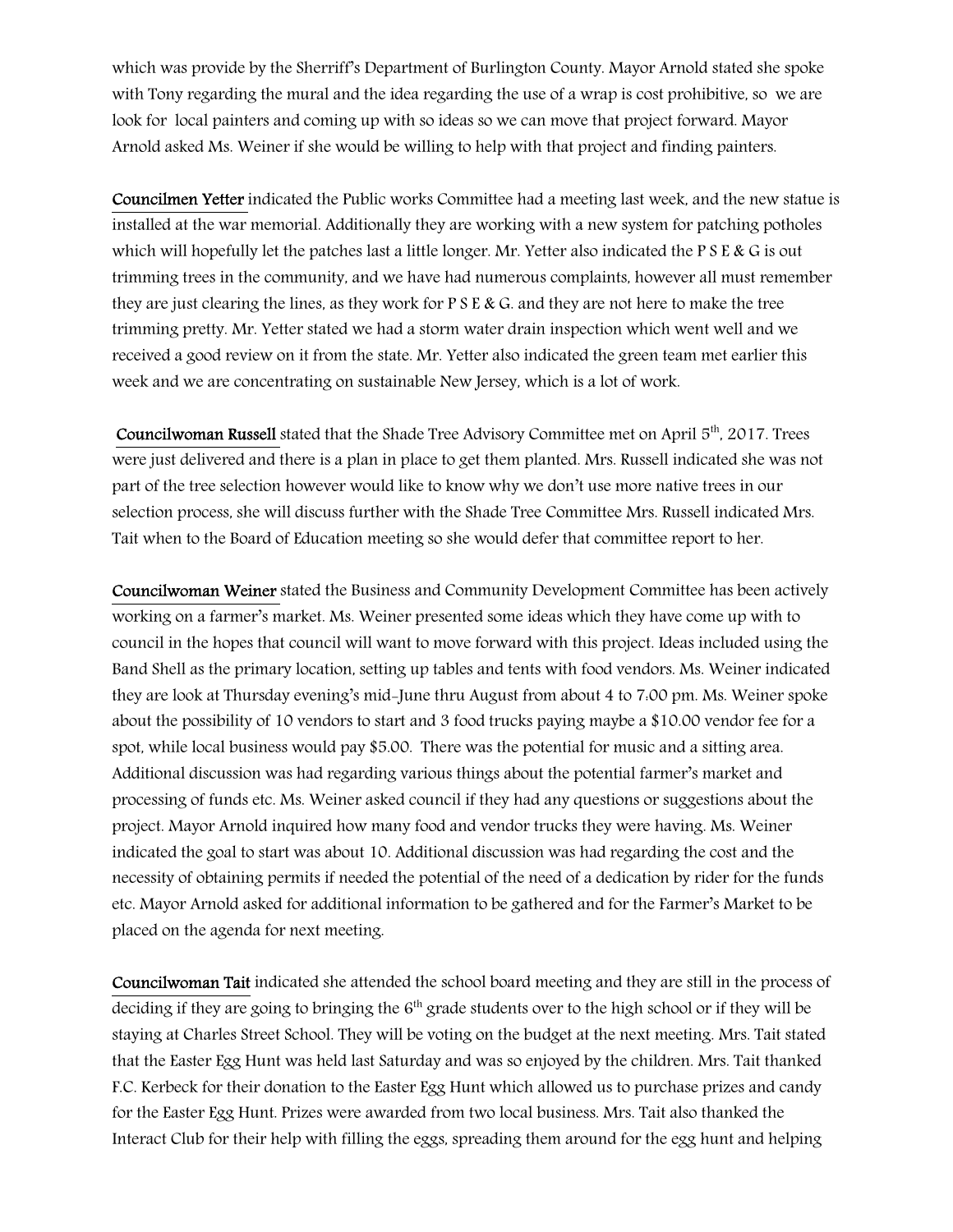the little children with the Easter Egg Hunt. Mrs. Tait also indicated a spring cleaning will be held on the 29<sup>th</sup> of April at the Legion Field. Additionally Mrs. Tait stated the War memorial and the Nature Cove are also planning cleaning events on that day.

Councilmen Cosky indicated everyone has a copy of Tracy's report; as indicated in the report there were 19 violation sited in March. Permit fees in the month of March totaled about \$7,800.00 and there was resale and rental inspection revenue of \$1,200.00. Mr. Cosky again stated if you have a question regarding where or not a permit is need for a project call the office and ask, they will guide you in the correct direction. Mr. Cosky also indicated he had spoken with Mr. Gural about getting more information on the website regarding the permit fees and penalties cost. Mr. Cosky also stated the next committee meeting is scheduled for April 26<sup>th</sup>, 2017 at 7:00 pm.

President Howard indicated the infield dirt came in today and public works will be getting it spread around. Opening Day for Baseball went well and Ms. Weiner threw out the first ball to get it started.

PUBLIC COMMENT Please sign in at the podium and state your name and address for the record. Council will give all comments appropriate consideration. Each citizen will be allotted up to five (5) minutes to speak, in order to allow everyone an opportunity to ask questions and express their opinions or concerns. Please direct all comments to the Mayor. Each citizen may only speak once during each public portion.

Mrs. Russell made a motion to open the public portion. President Howard second the motion.

## At the call of the roll: All voted in favor of the motion

#### Nicole Shipley –Highland Avenue

Mrs. Shipley stated that the Palmyra Community Center Program Board is hosting its Annual Art Show at the community center on Friday May  $5<sup>th</sup>$ , 2017 from 7:00 pm to 9:00 pm, they will be showcasing local artist along with art work of students of Charles Street School and Palmyra High School additionally they will be holding a canvas mixer fundraiser. Some local business will be selling snacks at the event and admission to the event is a donation to the food pantry.

#### Brian Norcross – Morgan Avenue

Mr. Norcross asked us to clarify how the War Memorial Ceremony is being handled for Memorial Day. Mrs. Tait indicated she and Ms. Weiner were in contact with Mr. McElwee and Ms. Veitenheimer regarding the ceremony and what the Borough can do to help with the program. Mrs. Tait indicated the Borough usually gets the program printed, makes sure the chairs and the sound system are in place, a band is there and water is available for all attending. Mr. Norcross indicated he had a potential speaker, a local resident who is a Lt. Commanded at the Naval Academy and a graduate of Palmyra High School. Mrs. Tait indicated that was great. Mr. Norcross also asked if we would be moving forward with the improvements on Morgan Avenue now that we have the engineer's report. Mr. Gural indicated it had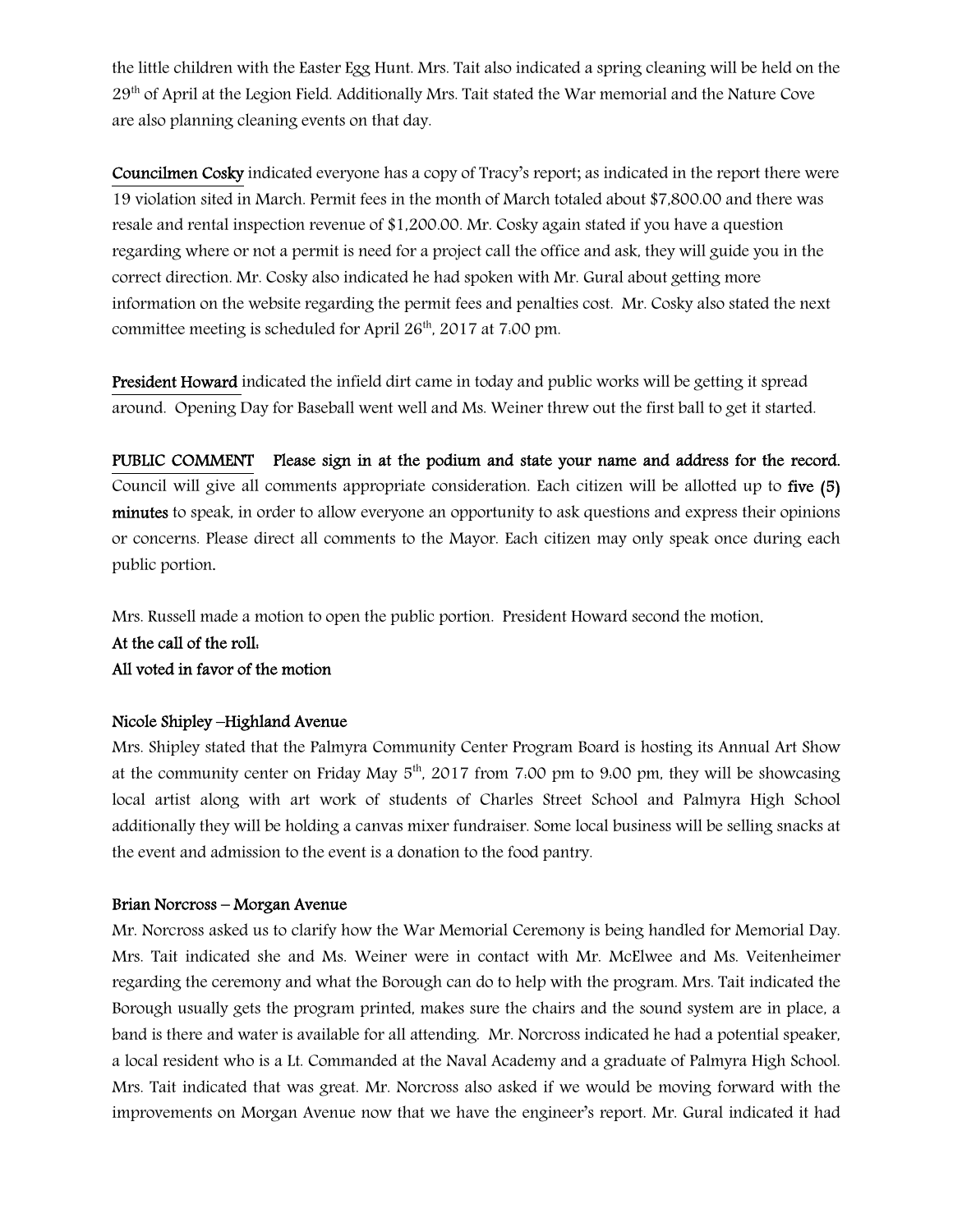already been authorized. Mr. Norcross also stated he could forward a copy of the Sheriff's department permission slip to Mr. Rosenberg if it would be helpful. Mayor Arnold asked him to send it to Mr. Gural.

#### Mr. McElwee – Columbia Avenue

Mr. McElwee asked how much is the cost of the new ladder truck per household per year? Mayor Arnold indicated \$27.30 per year over 15 years. Mr. McElwee indicated the fire company should have given that information at the time they requested a million dollar ladder truck. If they had presented it with that information you would probably not be looking at placing a referendum question on the ballot. Mr. McElwee thanked Mr. Yetter and Mr. McGill for getting the statue mounted at the War Memorial. Mr. McElwee indicated he would give Ms. Weiner a copy of the program from last year. Mr. McElwee indicated they have a meeting scheduled May  $4<sup>th</sup>$ , 2017 at 7:00 pm and they will be going over the details for the ceremony. Mr. McElwee inquired of Mr. Gural about the Borough taking ownership of Harbour Drive. Is there an advantage to the Borough to take it over? Mr. Gural indicated that is a decision of the governing body, currently all that is taking place is an evaluation being performed by the engineer to answer questions that the governing body may wish to know.

#### Chief Pearlman

Mr. Pearlman indicated the Police Department takes children from Charles Street School to a Phillies games every year. Mr. Rosenberg put together the permission slip we currently use, as a waiver for the Municipality perhaps that can be used making the appropriate changes to suit the current situation. Chief Pearlman also stated that the Evergreen Baptist Church will be recognizing some members of the Police Department, Fire Department, EMS, C.E.R.T. Team and the governing body at 11:00 am on Sunday April 23rd, 2017 at the Evergreen Baptist Church.

#### John Casparro – Morgan Avenue

Mr. Casparro stated in regards to the Farmers Market, kids are a cute idea but it's too difficult for them to handle, we have members who want to get involved and could perhaps help out with the Farmer's Market also. Mr. Casparro also indicated he submitted a proposal on behalf of the Palmyra Improvement Association in regards to a cleanup and planting flowers project in the downtown area on April 29<sup>th</sup>, 2017, and wanted to know how the Borough felt about it and if it was alright to proceed. After some discussion regarding the trees and the box out areas around the trees, the plans for planting, what public works is responsible for, what items are needed from public works the decision was made to allow the project to proceed. Mr. Casparro was advised to coordinate with Mr. McGill and Mr. Gural to work out the details.

#### Nicholas Sarracino – Cleveland Avenue

Mr. Sarracino stated if any trees are leftover he along with other members of the PIA would be willing to go door to door distributing them to anyone who would like them and would also be willing to help with the planting of those trees. Mayor Arnold indicated we will be receiving 500 tree seedlings to distribute on Palmyra Day and would appreciate any help that could be given that day with handing out of those tree seedlings. Mrs. Russell stated when planting trees, be careful with locations as you can't plant them in the easement. Mr. Sarracino also stated Ms. Weiner you're doing a good job with the